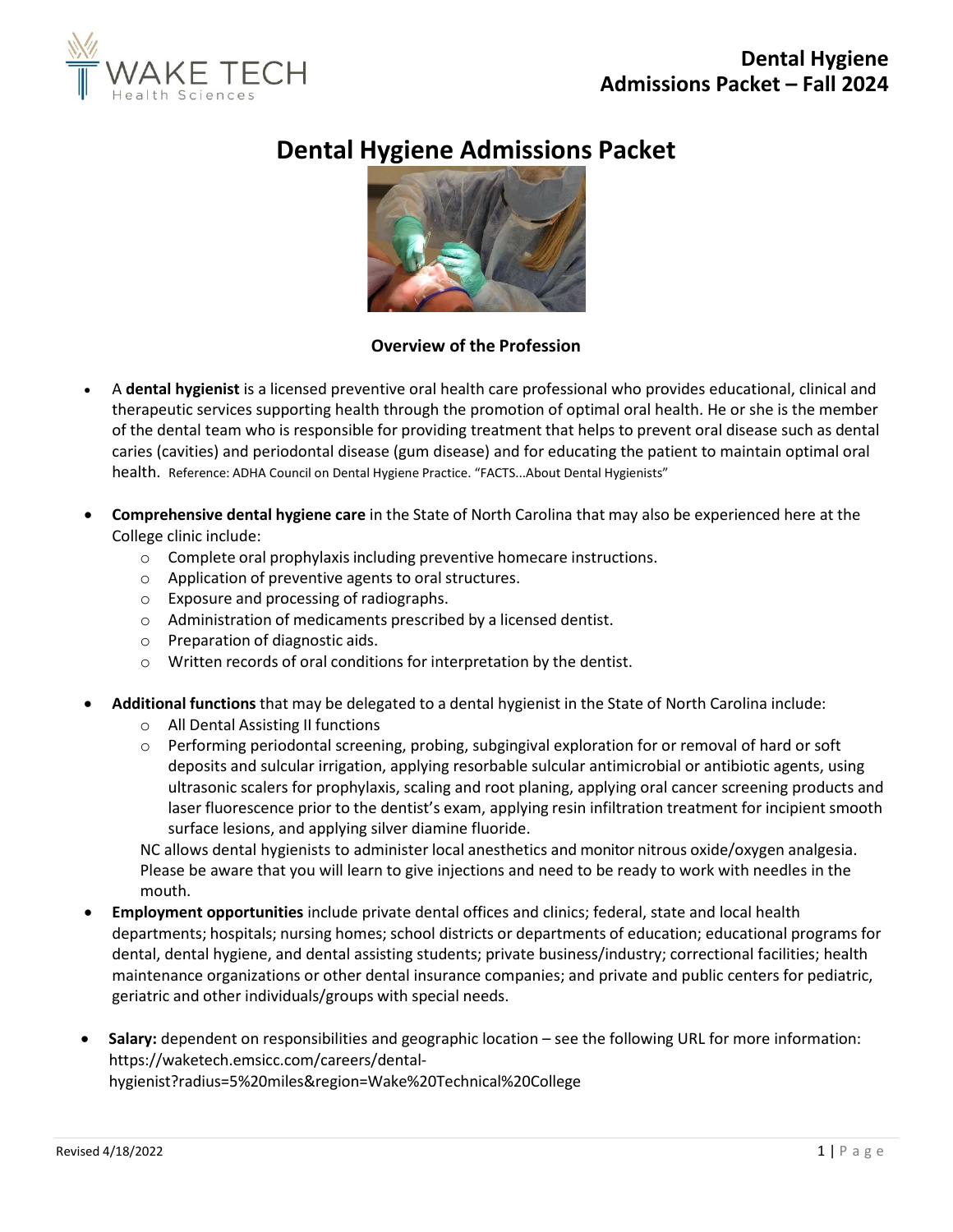

## **Overview of Wake Tech Dental Hygiene Program**

**Degree:** AAS (Associate in Applied Science) **Program Code**: A45260 **CIP Code:** 51.0602 **Program Length**: 2 academic years (5 semesters) **Type of Program**: Daytime, Seated - Monday through Friday, 8 am to 5 pm **Program Start Date**: August of each year; 1 class entry per academic year **Number Admitted Annually**: 24

**Curriculum Description – North Carolina Community College System Standard**: The Dental Hygiene curriculum provides individuals with the knowledge and skills to assess, plan, implement, and evaluate dental hygiene care for the individual and the community.

Students will learn to prepare the operatory, take patient histories, note abnormalities, plan care, teach oral hygiene, clean teeth, take x-rays, apply preventive agents, complete necessary chart entries, and perform other procedures related to dental hygiene care.

Graduates of this program may be eligible to take national and state/regional examinations for licensure which are required to practice dental hygiene. Employment opportunities include dental offices, clinics, schools, public health agencies, industry, and professional education.

**Mission Statement:** The mission of the Dental Hygiene Department is to promote total wellness by advancing oral health in the state of North Carolina through quality education and service. This mission is consistent with the missions of the Health Sciences Division and Wake Technical Community College.

**Philosophy:** The Dental Hygiene program is founded on humanistic teaching, service, scholarly endeavors, and patient care. The learning environment stimulates the discovery of new knowledge through effective communication. Mutual respect among faculty, staff, and students must be demonstrated in all endeavors. The primary responsibility of the faculty is to provide a comprehensive approach to student development that includes and encourages professionalism and critical, independent thinking – while encouraging students to accept responsibility for their own learning. Ultimately, the department is committed to providing collaborative educational programs for a culturally-diverse student population, with the goal of optimizing each student's growth, achievement, and maturation as a professional.

**Program Competencies:** Upon completion of the Dental Hygiene program, graduates should be able to:

- Practice ethically and professionally dental hygiene services that are legally delegated in the state of North Carolina, to include possessing employability skills.
- Assess, plan, implement and evaluate comprehensive dental hygiene care for individuals at a variety of levels of periodontal health.
- Initiate and assume responsibility for health promotion and disease prevention activities for diverse communitybased populations through assessment, planning, implementation and evaluation.

**Examinations & Licensure:** Upon successful completion of the program, dental hygiene graduates may be eligible to take national, regional, and state board examinations leading to licensure. In most states, licensure results in the credentials RDH –Registered Dental Hygienist. Students interested in practicing outside North Carolina should investigate the licensure requirements for the state inwhich they wish to reside.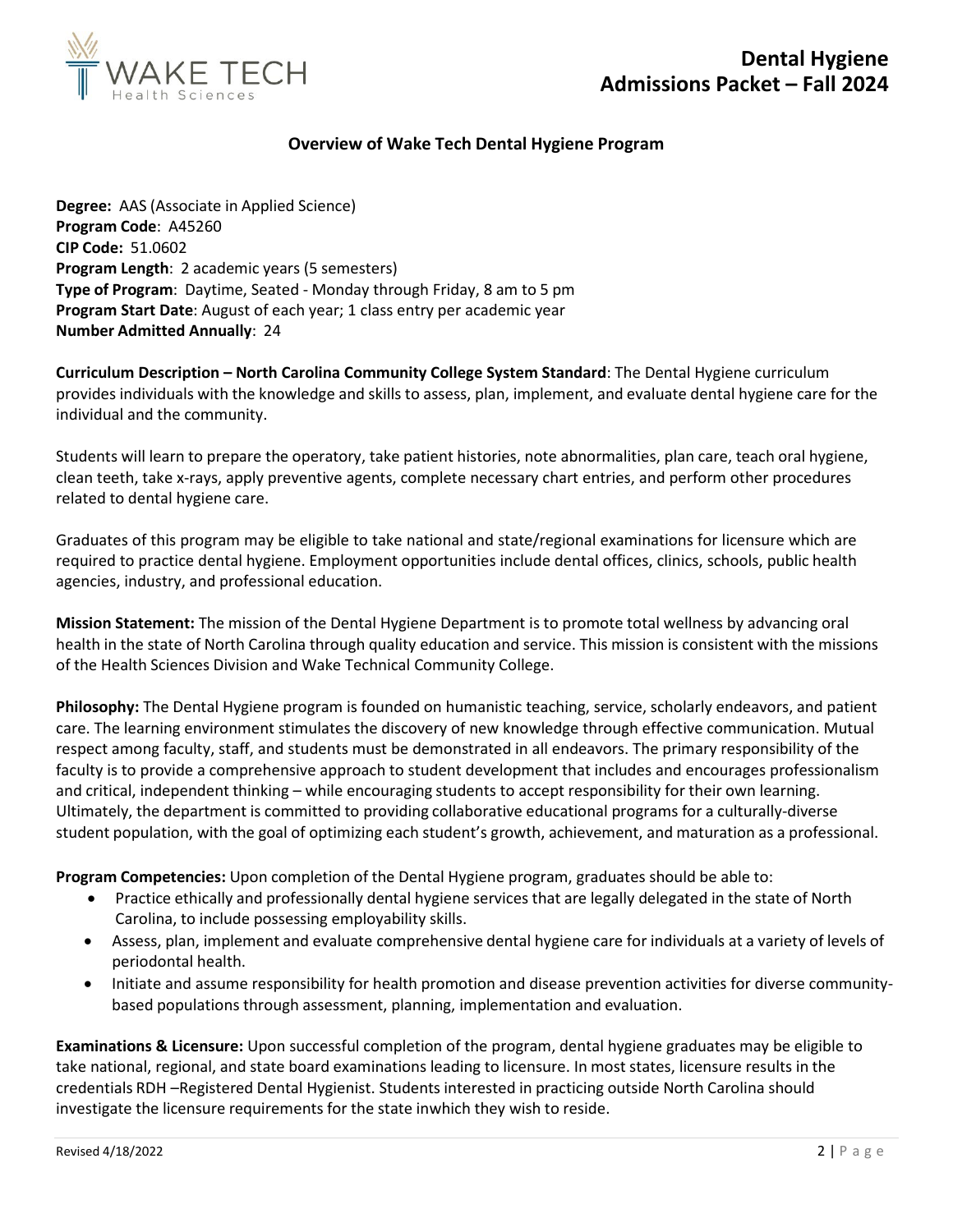



The American Dental Association (ADA) administers the *National Dental Hygiene Board Examination* each year. The exam is presented in an electronic format and consists of multiple-choice and case-based multiple-choice questions. For more information, visit the American Dental Association (ADA) website at [http://www.ada.org.](http://www.ada.org/)

The State of North Carolina uses a regional exam, sponsored by the *Council of Interstate Testing Agencies (CITA)*, as the clinical exam. More information is available at [http://www.citaexam.com.](http://www.citaexam.com/)

In addition to the national and clinical exams, applicants for *licensure in NC* must also successfully pass written exams on jurisprudence and on sterilization and infection control.

#### **Moral Character:**

Applicants for licensure in North Carolina should note the state dental laws and the State Board of Dental Examiners'rules, specifically 90-229, which notes that the "North Carolina State Board of Dental Examiners shall have the powerand authority to refuse to issue a license to practice dental hygiene." Reasons for denial may include fraud, deceit, misrepresentation; conviction of or entering a guilty plea to any felony or misdemeanor involving moral turpitude; chronic or persistent user of intoxicants, drugs, or narcotics that impair the ability to practice dental hygiene; and mental, emotional or physical unfitness to practice dental hygiene. Applicants should review the full rules for more information; applicants with questions about their eligibility for licensure should contact the State Board.

**Citizenship Status:** The program follows guidelines for admission related to residency status. You may graduate from the program and not be a U.S. citizen but may not be eligible for a dental hygiene license.

In the state of NC, to obtain a DH license you need to be a U.S. citizen or hold a green card. If you are on a student Visa (F-1 Visa) or a Deferred Action for Childhood Arrivals (DACA) individual, at this time you are not eligible for licensure after graduation. For more information visit the NC State Board of Dental Examiners website at [https://www.ncdentalboard.org/.](https://www.ncdentalboard.org/)

**Accreditation**: The program(s) in Dental Hygiene is accredited by the Commission on Dental Accreditation and has been granted the accreditation status of Accredited without Reporting Requirements. The Commission is a specialized accrediting body recognized by the United States Department of Education. The Commission on Dental Accreditation can be contacted at (312) 440-4653 or at 211 East Chicago Avenue, Chicago, IL 60611-2678. The Commission's web address is [http://www.ada.org/100.aspx.](http://www.ada.org/100.aspx)

**Blood Borne Pathogens Notification:** Students enrolled in the Dental Hygiene Program may be exposed to blood borne pathogens via blood and body fluids. Although there are no documented cases of occupational spread of HIV to dental workers, students enrolled in the Dental Hygiene Program must recognize that the potential does exist for transmission of blood borne and other infectious diseases during patient care activities. The risk of HIV disease transmission from dental patients to members of the dental team is extremely low, however, there is a small potential. The Americans with Disabilities Act forbids discrimination against patients with HIV; therefore, students are required to treat all patients assigned, regardless of the disease state of the patient. Refusal to treat any patient may affect the student's academic success.

No student will be allowed to render care to patients in any setting until he/she has been instructed in infection control following OSHA guidelines. Students must demonstrate competence using universal precautions in a laboratory setting, prior to any patient care. Faculty supervision will be provided throughout the laboratory and clinical phases of education to continually monitor the safety of students and use of universal precautions.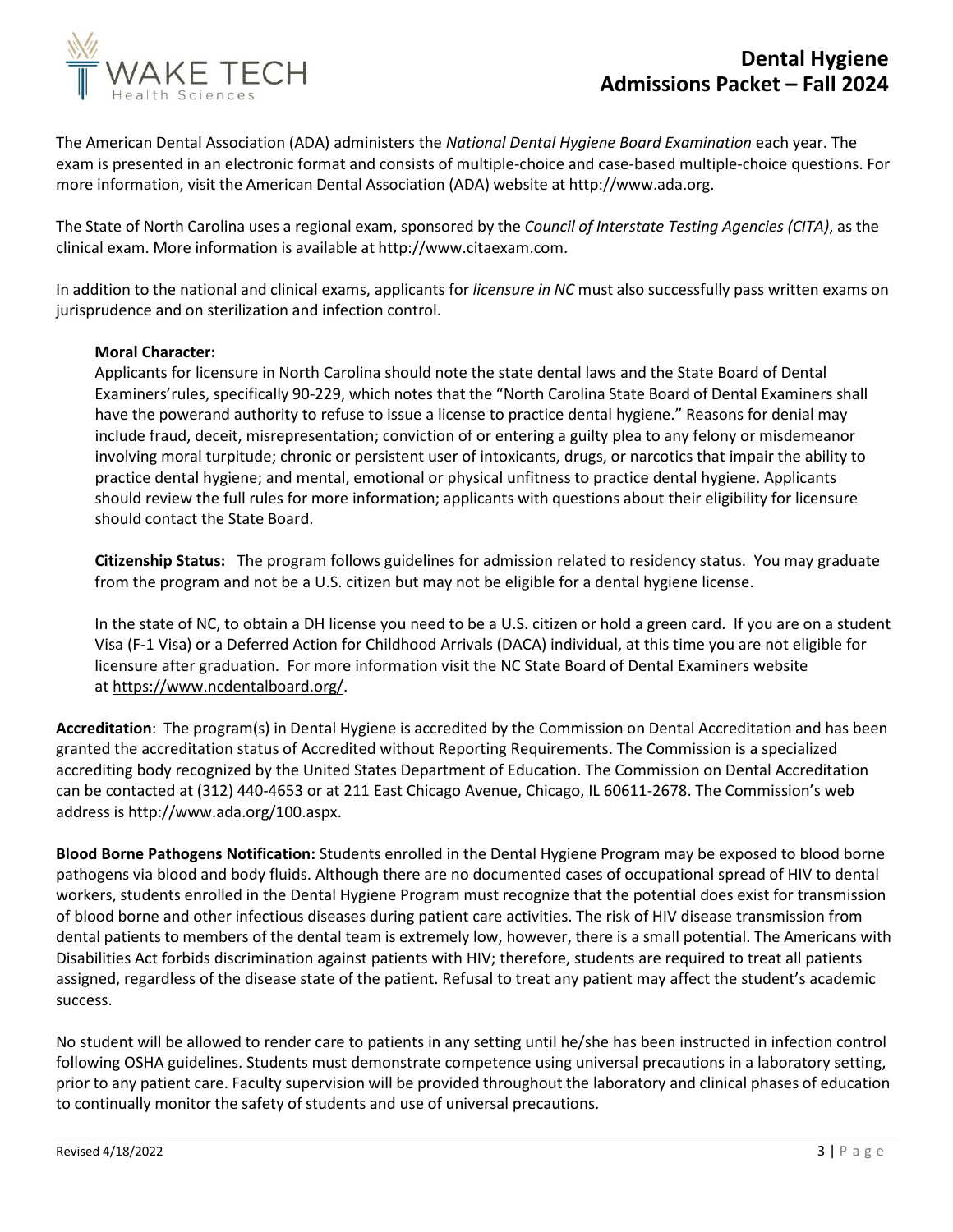

## **DENTAL HYGIENE A.A.S. DEGREE**

## **PROGRAM PLANNING GUIDE**

#### **CURRICULUM BY SEMESTER**

|                                          | <b>HOURS PER WEEK</b> |                  |                  |                |
|------------------------------------------|-----------------------|------------------|------------------|----------------|
| <b>Course Number and Title</b>           | <b>Class</b>          | Lab              | <b>Clinical</b>  | <b>Credit</b>  |
| <b>First Semester</b>                    |                       |                  |                  |                |
| BIO 163 Basic Anatomy and Physiology I   | 4                     | 2                | $\boldsymbol{0}$ | 5              |
| DEN 110 Orofacial Anatomy                | 2                     | $\overline{2}$   | $\boldsymbol{0}$ | 3              |
| DEN 111 Infection/Hazard Control         | $\overline{c}$        | $\boldsymbol{0}$ | 0                | $\overline{c}$ |
| DEN 112 Dental Radiography               | $\overline{c}$        | 3                | $\boldsymbol{0}$ | 3              |
| DEN 120 Dental Hygiene Preclinic Lecture | $\overline{2}$        | $\theta$         | 0                | $\overline{c}$ |
| DEN 121 Dental Hygiene Preclinic Lab     | $\boldsymbol{0}$      | 6                | $\boldsymbol{0}$ | $\overline{c}$ |
|                                          | $\overline{12}$       | 13               | $\theta$         | 17             |
| <b>Second Semester</b>                   |                       |                  |                  |                |
| BIO 175 General Microbiology             | 2                     | 2                | $\boldsymbol{0}$ | 3              |
| ENG 111 Writing and Inquiry              | 3                     | $\theta$         | 0                | 3              |
| DEN 124 Periodontology                   | $\overline{c}$        | $\theta$         | $\theta$         | $\overline{c}$ |
| DEN 130 Dental Hygiene Theory I          | $\overline{2}$        | $\theta$         | $\theta$         | $\overline{c}$ |
| DEN 131 Dental Hygiene Clinic I          | $\theta$              | $\theta$         | 9                | 3              |
| DEN 223 Dental Pharmacology              | $\overline{2}$        | $\mathbf{0}$     | $\boldsymbol{0}$ | $\overline{2}$ |
| DEN 224 Materials and Procedures         | 1                     | 3                | 0                | $\overline{c}$ |
|                                          | $\overline{12}$       | 5                | $\overline{9}$   | 17             |
| <b>Summer Term</b>                       |                       |                  |                  |                |
| CHM 130 General Organic & Biochemistry   | 3                     | $\boldsymbol{0}$ | 0                | 3              |
| COM 120 Interpersonal Communication      | 3                     | $\mathbf{0}$     | $\boldsymbol{0}$ | 3              |
| DEN 140 Dental Hygiene Theory II         | 1                     | $\mathbf{0}$     | $\boldsymbol{0}$ | 1              |
| DEN 141 Dental Hygiene Clinic II         | $\boldsymbol{0}$      | $\boldsymbol{0}$ | 6                | $\overline{c}$ |
|                                          | $\overline{7}$        | $\theta$         | 6                | 9              |
| <b>Third Semester</b>                    |                       |                  |                  |                |
| PSY 150 General Psychology               | 3                     | $\mathbf{0}$     | $\boldsymbol{0}$ | 3              |
| DEN 123 Nutrition/Dental Health          | $\overline{2}$        | $\mathbf{0}$     | 0                | $\overline{2}$ |
| DEN 125 Dental Office Emergencies        | $\mathbf{0}$          | $\overline{c}$   | $\theta$         | 1              |
| DEN 220 Dental Hygiene Theory III        | 2                     | $\mathbf{0}$     | $\boldsymbol{0}$ | $\overline{c}$ |
| DEN 221 Dental Hygiene Clinic III        | $\theta$              | $\theta$         | 12               | $\overline{4}$ |
| DEN 222 General and Oral Pathology       | $\overline{2}$        | $\boldsymbol{0}$ | $\boldsymbol{0}$ | $\overline{2}$ |
|                                          | $\mathbf Q$           | $\overline{2}$   | 12               | 14             |
| <b>Fourth Semester</b>                   |                       |                  |                  |                |
| DEN 230 Dental Hygiene Theory IV         | 1                     | $\boldsymbol{0}$ | $\boldsymbol{0}$ | 1              |
| DEN 231 Dental Hygiene Clinic IV         | 0                     | $\theta$         | 12               | 4              |
| DEN 232 Community Dental Health          | $\overline{c}$        | 3                | 0                | 3              |
| DEN 233 Professional Development         | $\overline{c}$        | $\overline{0}$   | $\mathbf{0}$     | $\overline{c}$ |
| SOC 210 Introduction to Sociology        | 3                     | $\mathbf{0}$     | $\boldsymbol{0}$ | 3              |
| Humanities Fine Arts Elective*           | 3                     | $\mathbf{0}$     | $\mathbf{0}$     | 3              |
|                                          | 11                    | $\overline{3}$   | $\overline{12}$  | 16             |
|                                          |                       |                  |                  |                |

#### **TOTAL GRADUATION REQUIREMENT: 73 SEMESTER CREDIT HOURS**

**\***Preferred Course: HUM 115 Critical Thinking

**\*\***Please see an advisor for alternative Humanities/Fine Arts Elective courses that may be accepted prior to registering for the course. \*\*\*A grade of "C" or better is required for all curriculum courses in the Dental Hygiene Degree.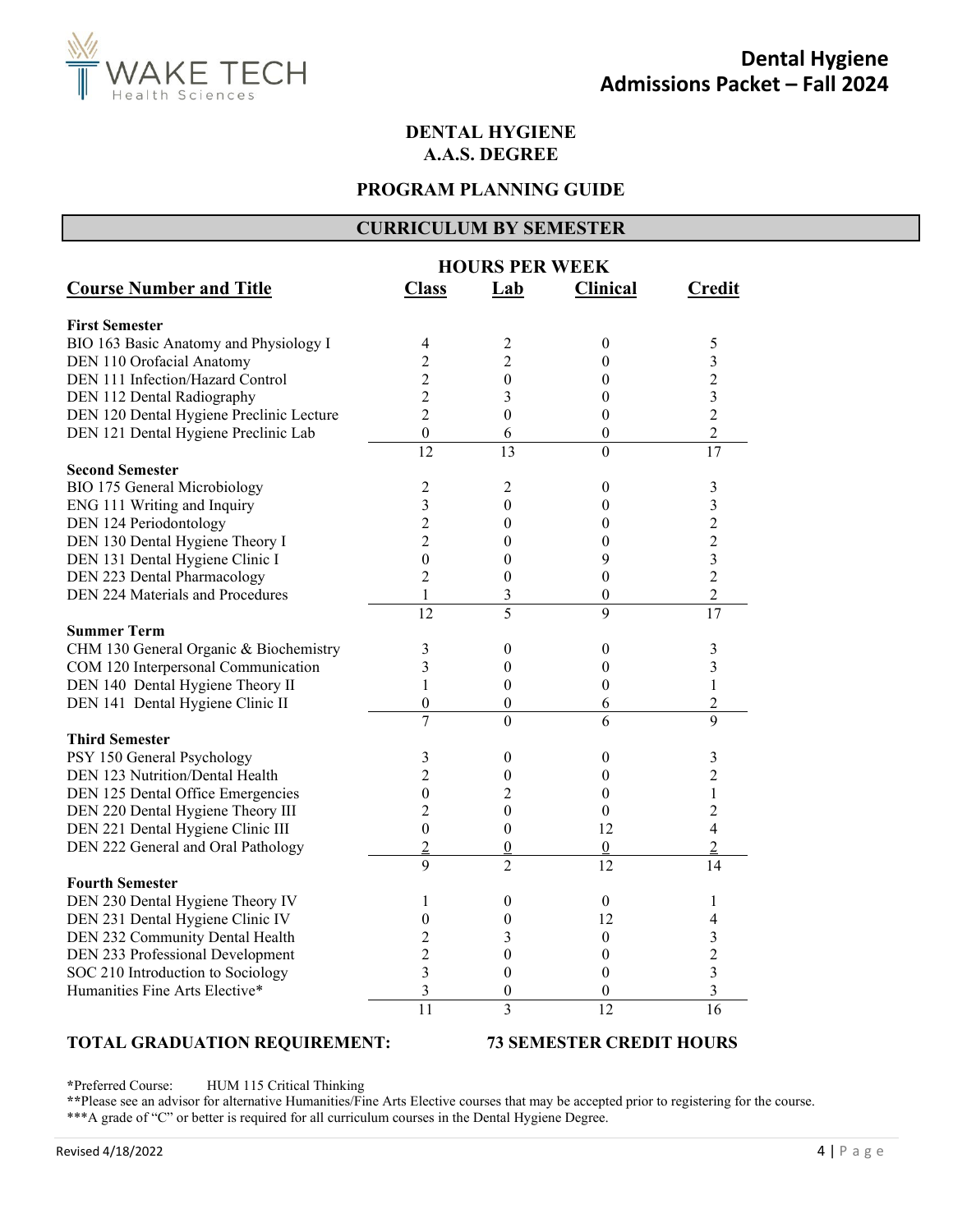

# **Dental Hygiene Program (A45260) Technical Standards**

The technical standards as stated here reflect performance abilities that are necessary for a student to successfully complete the requirements of the Dental Hygiene curriculum. It should be noted that under the Americans with Disabilities Act "A qualified person with a disability is one who can perform the essential function of a job with or without reasonable accommodation." Please read the standards carefully and seek clarification if necessary. According to the nature of the work required in Dental Hygiene, the student must be able to meet the following standards:

| <b>TECHNICAL STANDARD</b>                           | <b>EXAMPLES OF ACTIVITIES/BEHAVIORS (NOT ALL INCLUSIVE)</b>                                                                                                              |
|-----------------------------------------------------|--------------------------------------------------------------------------------------------------------------------------------------------------------------------------|
| Interpersonal abilities sufficient to interact      | Establish rapport and professionally communicate with patients, families, faculty, staff                                                                                 |
| with individuals, families, and groups from         | and fellowclassmates. Allow mature, sensitive, and effective relationships with                                                                                          |
| a variety of social, emotional, cultural, and       | patients, faculty, staff and classmates.                                                                                                                                 |
| intellectual<br>backgrounds.                        |                                                                                                                                                                          |
| <b>Communication abilities sufficient for</b>       | Listen attentively. Collect assessment data. Explain treatment procedures. Initiate health                                                                               |
| interaction with others in verbal and written       | teaching. Document and interpret dental hygiene actions and client and family responses.                                                                                 |
| form.                                               | Document                                                                                                                                                                 |
|                                                     | assessment findings and treatment rendered. Utilize appropriate telephone etiquette.<br>Perceive non-verbal communication.                                               |
| Critical thinking ability sufficient for            | Identify cause and effect relationship in clinical situations. Integrate, analyze and synthesize                                                                         |
| clinicaljudgment.                                   | data.                                                                                                                                                                    |
|                                                     | Develop dental hygiene treatment plans. Assimilate knowledge from lecture, laboratory<br>and clinical arenas. Utilize basic mathematical skills. Draw sound conclusions. |
| Physical abilities and endurance sufficient to      | Move around clinical operatories, dark room (enclosed), sterilization room, and other                                                                                    |
| move around rooms in the dental                     | treatment areas. Position chairside in close proximity to patient. Administer CPR and BLS                                                                                |
| environment, maneuverin small spaces, work          | procedures. Reach and move radiographic equipment which is approximately 5-6' off                                                                                        |
| in enclosed spaces, sit and work chairside for      | floor. Transfer patients from wheelchairs to dental chairs and back if needed. Utilize                                                                                   |
| long periods, and reach needed                      | repetitive motions with hands, wrists, neck,                                                                                                                             |
| equipment.                                          | shoulders and back using gross and fine motor skills for at least eight hours per day.                                                                                   |
| Gross and fine motor abilities, to include          | Move, calibrate, use equipment and supplies. Use ancillary aids chairside - mannequins,                                                                                  |
| spatial                                             | small                                                                                                                                                                    |
| relations, sufficient to provide safe and           | equipment, etc. Utilize sharp hand instruments requiring fine motor skills and manual                                                                                    |
| effectivedental hygiene care.                       | dexterity. Usespatial relations to correctly instrument in clinic with use of indirect vision<br>when required.                                                          |
| Tactile ability sufficient for                      | Perform palpation techniques (EO/IO exam, pulse, etc.), functions of a dental hygiene                                                                                    |
| assessment andperformance of dental                 | exam and/orthose related to therapeutic intervention, e.g., exploring, scaling and root                                                                                  |
| hygiene procedures.                                 | planning.                                                                                                                                                                |
| Auditory ability sufficient to monitor and          | Hears patients and sounds of emergencies, sound of instruments being properly utilized,                                                                                  |
| assesshealth needs.                                 | sound of slow speed hand piece and ultrasonic scaler, hears sound of radiography unit                                                                                    |
|                                                     | monitors and autoclave                                                                                                                                                   |
|                                                     | monitors, monitor vital signs.                                                                                                                                           |
| Visual<br>ability sufficient for<br>physical        | Observes client responses such as skin color and facial expression. Notes oral conditions                                                                                |
| assessment, performance<br>of<br>dental             | and gingival description to include color changes and pocket depths in mm increments.                                                                                    |
| hygiene procedures and maintenance of               | Evaluates radiographs for technical quality including density, contrast and distortion.                                                                                  |
| environmental safety.                               | Select correct end of small instruments.                                                                                                                                 |
|                                                     | Able to read small print to include anesthesia vials and medication labels.                                                                                              |
| <b>Olfactory Ability sufficient for maintaining</b> | Distinguish smells that affect the safety of the work environment (fire), safety for the                                                                                 |
| a safework environment and patient safety           | patient (tissueburns), and the smell of oral diseases (ANUG).                                                                                                            |
| as well as<br>recognizing oral diseases.            |                                                                                                                                                                          |
| Professional Appearance, Attitude and               | Present a professional appearance. Maintain own physical and mental health as well as                                                                                    |
| Demeanorneeded for utilization of                   | emotional stability. Maintain a calm and efficient manner within time constraints,                                                                                       |
| intellectual abilities and good judgment in         | medical emergencies and high stress / pressure situations. Exposure to communicable                                                                                      |
| performing the roles of a dental hygienist.         | diseases and contaminated body fluids. Demonstrate teamwork and flexibility.                                                                                             |
|                                                     | Demonstrate empathy. Maintain ethics and sound decision making. Respect cultural                                                                                         |
|                                                     | diversity. Able to focus in an environment with multiple interruptions,                                                                                                  |
|                                                     | noises, distractions, and unexpected patient needs. Demonstrate organizational skills.                                                                                   |

\*\*If a Dental Hygiene student believes that he or she cannot meet one or more of the standards without accommodation or modifications, thecollege must determine, on an individual basis, whether or not the necessary accommodations or modifications can be made reasonably.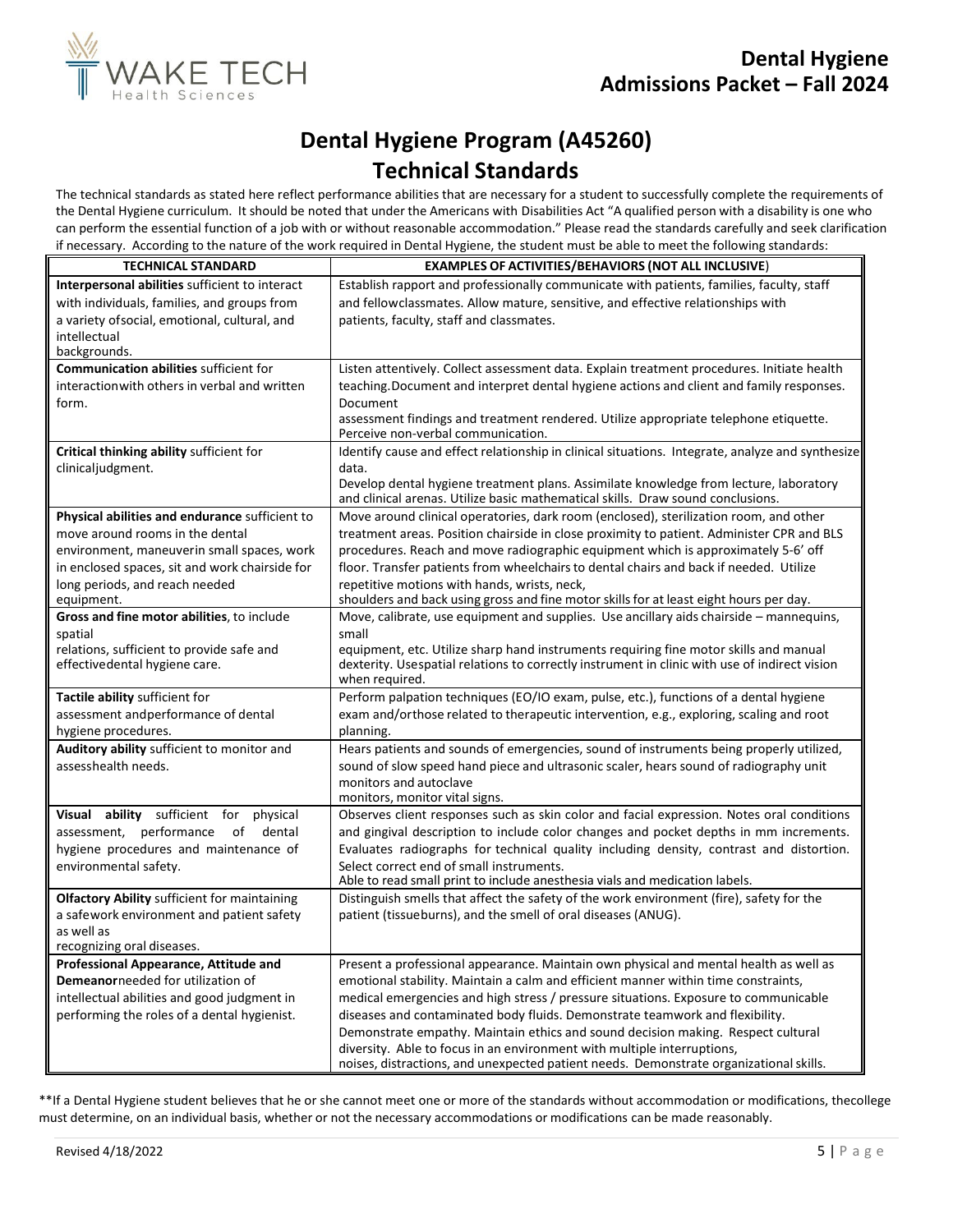

#### Admissions Requirements for Dental Hygiene

Admission to the Dental Hygiene program consists of two phases. Phase One is applying to Wake Tech to become a Pre-Dental Hygiene student (A45260H), working toward entering the Dental Hygiene Program. Phase Two is to be accepted into the major (A45260) to then enroll in the DEN classes.

### **Phase I: Apply to Wake Tech and be classified as a Pre-Dental Hygiene student**

- 1. Complete a mandatory **Dental Hygiene Information Session**. (*NOTE:* If you are not enrolled at Wake Tech as a Pre-Dental Hygiene student within 1 year of completing the Dental Information Session you must attend another session prior to the application deadline.) This session may be completed in person on the Perry Health Sciences Campus by registering online or via an online Blackboard session (directions located on the Health Sciences Admissions website).
- 2. Complete the Wake Tech application process (NC Residency and college application) at apply.waketech.edu and meet requirements for Reading/English and Math proficiencies.
- 3. Request official transcripts from high school or GED scores and college transcripts, if applicable. Transcripts may be sent electronically to [transcripts@waketech.edu.](mailto:transcripts@waketech.edu) Once received, your file will be reviewed for admissions and course placement.

Please note that once the above listed steps have been completed, you can be considered a **pre-Dental Hygiene student**. You may want to meet with a Health Science advisor at the Perry Health Science campus to verify that you have been accepted as a pre-Dental Hygiene student, to review your next steps, or if you have any questions about the admissions process. You may also email hsadvising@waketech.edu for assistance.

# **Phase II: Apply to the Dental Hygiene Program** – Applications accepted **August 1, 2023 through January 31, 2024 for an August 2024 start date**.

- The following are requirements as determined by the Dental Hygiene department and do not affect your status as a pre-Dental Hygiene student.
- Note that entry into the DEN classes is [a competitive process; s](http://www.waketech.edu/become-student/become-credit-programs-student/health-sciences-student/health-sciences-admissions/c-1)ubmitting a DEN program application does not guarantee acceptance.
- **The following steps must be completed by the application deadline to apply for admission to the Dental Hygiene Program. No Dental Hygiene (DEN) courses may be taken until acceptance into the program.**

#### **Part 1: Minimum Admission Requirements**

- 1. Be in good academic standing.
- 2. Meet science proficiencies as required by the College to be eligible to register for BIO 163 & 175.
- 3. Complete Job Shadowing.

**Job Shadowing**: applicants are required to observe in a dental office of their choosing for the purpose of "job shadowing" a clinical dental hygienist to help the applicant make an informed career decision.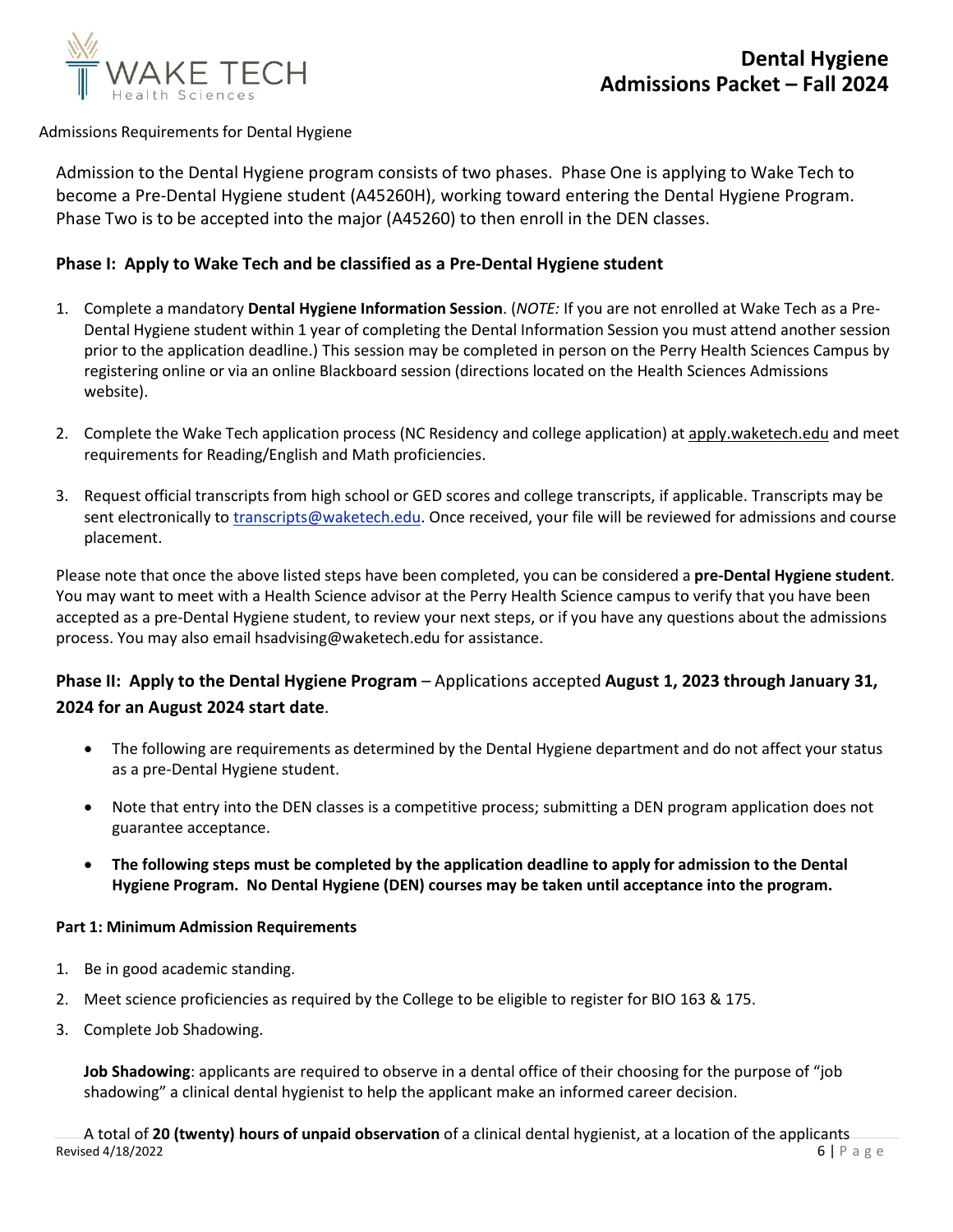

# **Dental Hygiene Admissions Packet – Fall 2024**

choosing, are required and should occur **within one- year** of the date of the clinical program application deadline for the year in which you wish to enroll. Observation of a dentist and/or dental assistant will not be accepted. Documentation of these visits must be submitted with the application packet using the "Shadowing a Clinical Hygienist" Form.

#### **Tipsfor Job Shadowing**

Contact the Office to set up a time for the observation**.** 

- □ Introduce yourself clearly.
- $\Box$  Indicate you are calling to schedule a job shadowing as a prospective Wake Tech student.
- $\Box$  Ask for a specific amount of time (required hours per program) to complete the job shadowing.
- $\Box$  Call the day before to reconfirm your appointment.

#### Dress Appropriately

- □ Clean, neat clothing. Casual slacks, closed toe shoes, nice shirt/blouse.
- $\Box$  Simple jewelry and no perfume.
- $\Box$  Refrain from wearing jeans, shorts, sandals, crop tops, and hats.
- $\Box$  No chewing gum.

#### Arrival at Office

- $\Box$  Be on time or slightly early
- □ Be confident and friendly
- $\square$  Be engaged make eye contact, ask good questions to learn more about the profession
- $\Box$  Comply with all worksite safety rules and confidentiality guidelines. Do not discuss anything observed in the office, especially anything that would identify a patient.

#### Follow-up after observation

- $\Box$  Verbally thank them for the opportunity to observe before you leave.
- □ Have the job shadow form signed.
- $\Box$  Send a written thank you note after the observation, mentioning something of specific value you learned.
- 4. **Complete and submit a Dental Hygiene Program Application:** Submit a **separate** application for the Dental Hygiene Program (clinical). All of the above minimum requirements must have been met or the application will not be reviewed. **The Dental Hygiene application period is open August 1 through January 31.**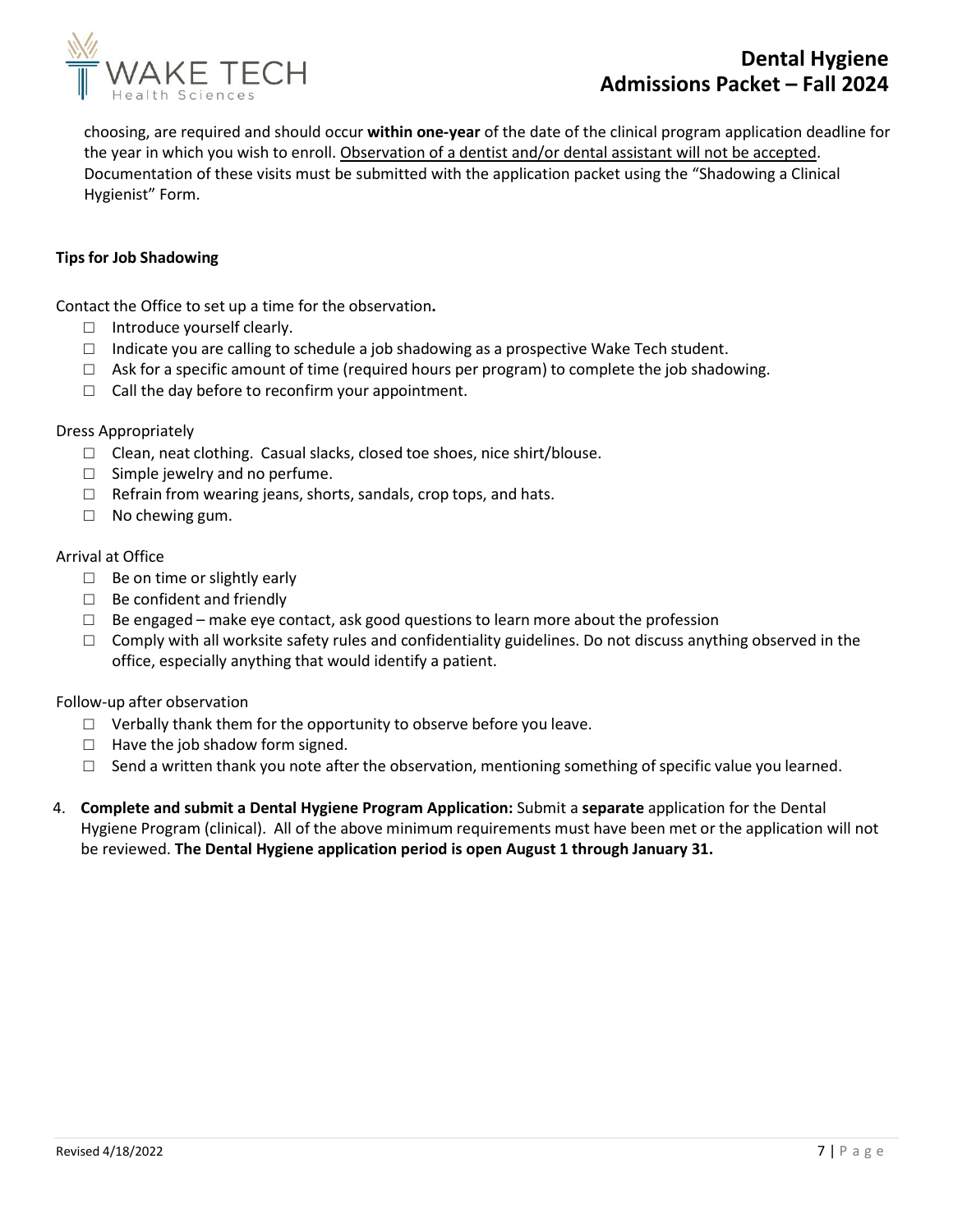

### **Part 2: Competitive Admissions Requirements**

In order to select applicants for programs with limited clinical seats, a competitive admissions procedure will be used which utilizes a point system. This procedure will be used when there are more applicants who have met the minimum admission requirements than available clinical seats**. Only those applicants who have completed the minimum admissions requirements and returned all required forms by the deadline will be considered eligible to be ranked for the clinical seats**. The applicants with the highest number of points (as of the application deadline) will be selected for the available clinical seats.

Applicants with *equal point totals* will be selected by choosing the applicant with the highest score on the Admission Test for Dental Hygiene (ATDH) Perceptual Ability Score. If a tie still exists, the highest ATDH Quantitative Reasoning Score will be utilized. Finally, if a tie remains, the ATDH Overall Score will be used to break the tie.

Applicants who wish to *transfer* to Wake Tech from another CODA accredited Dental Hygiene program or who wish to *Restart* the Wake Tech program must follow the criteria noted on the **Restart/Transfer Student Policy** document. Points may be deducted in the competitive process based on the reason for the restart/transfer.

#### **Point System:**

Points will be totaled for course completion and scores on the Admission Test for Dental Hygiene (ATDH). Bonus Points will be added as applicable.

Formula: Points earned for Courses + ATDH Overall Test Score Points + ATDH Quantitative Reasoning Points + ATDH Perceptual Ability Points + Bonus Points = Overall Score.

The maximum points possible for admission is: Courses  $44 +$  ATDH 30 + Bonus 7 = 81

#### **Course Completion:**

Applicants will be assigned points for non-clinical (non-DEN) courses that are part of the Associate Degree Dental Hygiene curriculum that they have already completed, with a maximum of 44 points possible. The number of points assigned will be based on the applicant's grade as follows:

|                |                |            |                |                | <b>Technical Core Courses</b><br>*Must be taken within 5 years of clinical<br>program application deadline to be<br>accepted for admissions. |                |                |
|----------------|----------------|------------|----------------|----------------|----------------------------------------------------------------------------------------------------------------------------------------------|----------------|----------------|
| <b>COM 120</b> | <b>ENG 111</b> | HUM elect. | <b>PSY 150</b> | <b>SOC 210</b> | <b>CHM 130</b>                                                                                                                               | <b>BIO 163</b> | <b>BIO 175</b> |
| $A - 4$        | $A - 4$        | $A - 4$    | $A - 4$        | $A - 4$        | $A - 8$                                                                                                                                      | $A - 8$        | $A - 8$        |
| $B - 3$        | $B - 3$        | $B - 3$    | $B - 3$        | $B - 3$        | $B - 6$                                                                                                                                      | $B - 6$        | $B - 6$        |
| $C - 2$        | $C - 2$        | $C - 2$    | $C - 2$        | $C - 2$        | $C - 4$                                                                                                                                      | $C - 4$        | $C - 4$        |

*\*Note: If you take BIO 165/166 or 168/169, the grades for the two courses will be averaged and counted toward the*  BIO163 requirements. Since letter grades are not given to students who pass a challenge examination, points will be *awarded for challenged courses by assigning a grade of "B".*

Points will be awarded for courses taken at Wake Technical Community College or any U.S. regionally accredited institution and that meet the established transfer criteria developed by the academic department. A grade of "C" or better must be earned to receive transfer credit. Transfer credit will be noted from the submitted college transcripts**.** Courses that are repeated will have the highest grade accepted toward points. Please understand that once accepted into the program, DEN courses must be passed on a first attempt or risk dismissal from the program.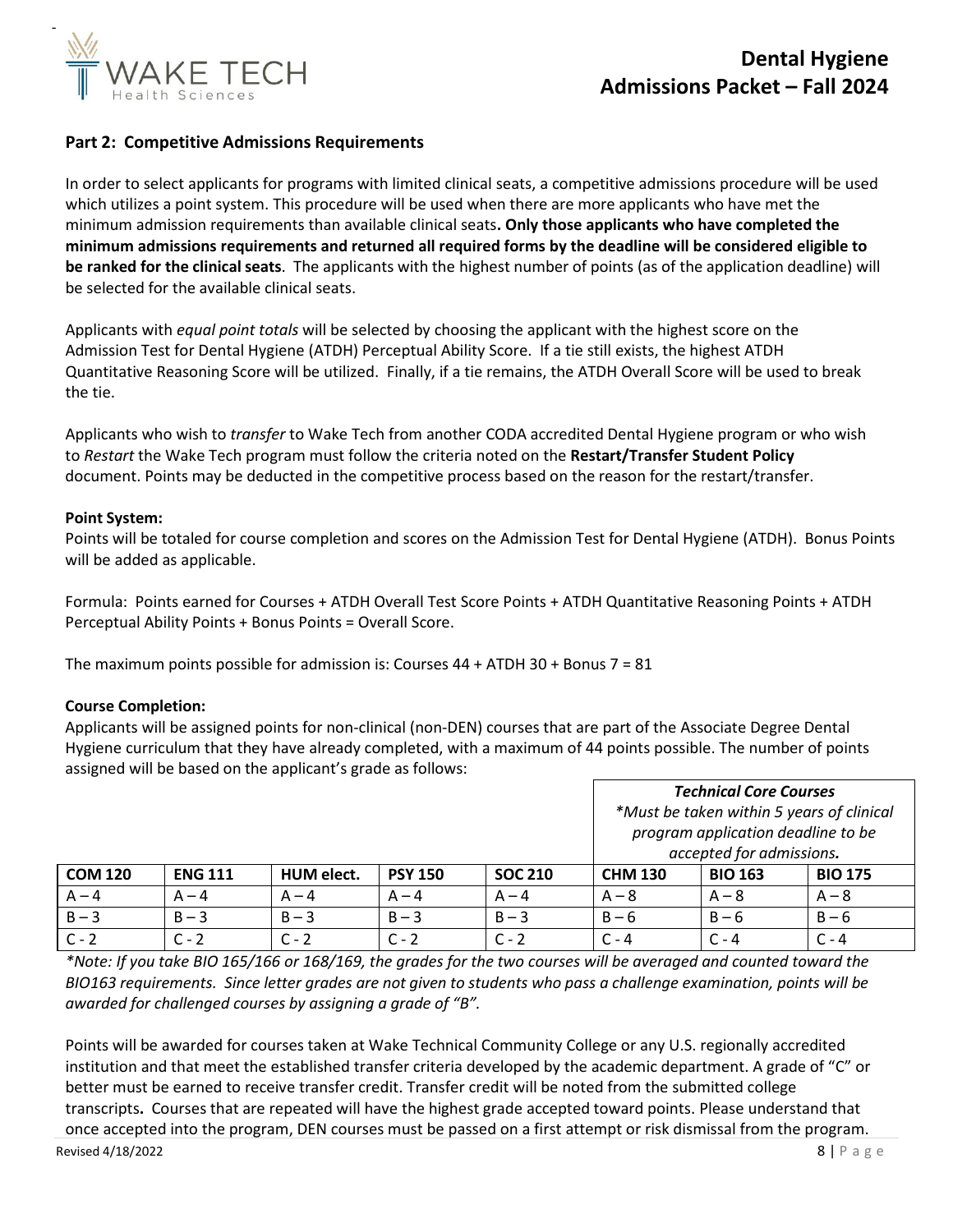

#### **Admission Test for Dental Hygiene (ATDH):**

Applicants earn competitive points based on scores earned on the Admission Test for Dental Hygiene, administered through the American Dental Association. This is a nationally administered standardized admission test for applicants of dental hygiene programs designed to assess skill levels and assist with admissions decisions. Information about the exam is located at https://www.ada.org/education/testing/exams/admission-test-for-dental-hygiene-atdh. A guide, Quick Facts and practice test are available on the website.

Exams are offered at Prometric Test Centers across the United States. Applicants will need to apply for the exam 60-90 days before the exam. The examination fee for 2022 is \$140.00. Partial fee waivers are available in the case of severe hardships, beginning January 1 each year. See the ATDH Candidate Guide for more information.

Testing periods are determined by the American Dental Association. The website currently states tests are administered **March 30 – May 31** with scores available by July 1 and **September 1 – October 31** with scores available by December 1. For our admissions process, applicants may only take the ATDH **two times** (one Regular test and one Retake) **per application cycle** and the highest scores (overall and per section) will earn points toward admission.

The overall score on the test will earn points, as well as scores on two sections of the exam – Quantitative Reasoning and Perceptual Ability. Applicants need to possess psychomotor skills, perceptual ability and reasoning skills for the profession which are evaluated within the ATDH. The maximum points for this section is 30 points.

| <b>Description</b>                                | <b>Documentation</b>     | <b>Points</b>             |
|---------------------------------------------------|--------------------------|---------------------------|
| The American Dental Association's (ADA) Admission | <b>ATDH Test results</b> | $0-249 = 0$ pts           |
| Test for Dental Hygiene (ATDH)                    |                          | $250-299 = 2 pts$         |
| <b>Overall Test Score</b><br>$\bullet$            |                          | $300 - 349 = 4$ pts       |
|                                                   |                          | $350-399 = 6$ pts         |
|                                                   |                          | $400 - 449 = 8$ pts       |
|                                                   |                          | $450 - 500 = 10$ pts      |
| The American Dental Association's (ADA) Admission | <b>ATDH Test results</b> | $0-249 = 0$ pts           |
| Test for Dental Hygiene (ATDH)                    |                          | $250-299 = 2 \text{ pts}$ |
| <b>Quantitative Reasoning Score</b><br>$\bullet$  |                          | $300-349 = 4$ pts         |
|                                                   |                          | $350-399 = 6$ pts         |
|                                                   |                          | $400 - 449 = 8$ pts       |
|                                                   |                          | $450 - 500 = 10$ pts      |
| The American Dental Association's (ADA) Admission | <b>ATDH Test results</b> | $0-249 = 0$ pts           |
| Test for Dental Hygiene (ATDH)                    |                          | $250-299 = 2 \text{ pts}$ |
| <b>Perceptual Ability Score</b><br>$\bullet$      |                          | $300-349 = 4$ pts         |
|                                                   |                          | $350-399 = 6$ pts         |
|                                                   |                          | $400 - 449 = 8$ pts       |
|                                                   |                          | $450 - 500 = 10$ pts      |